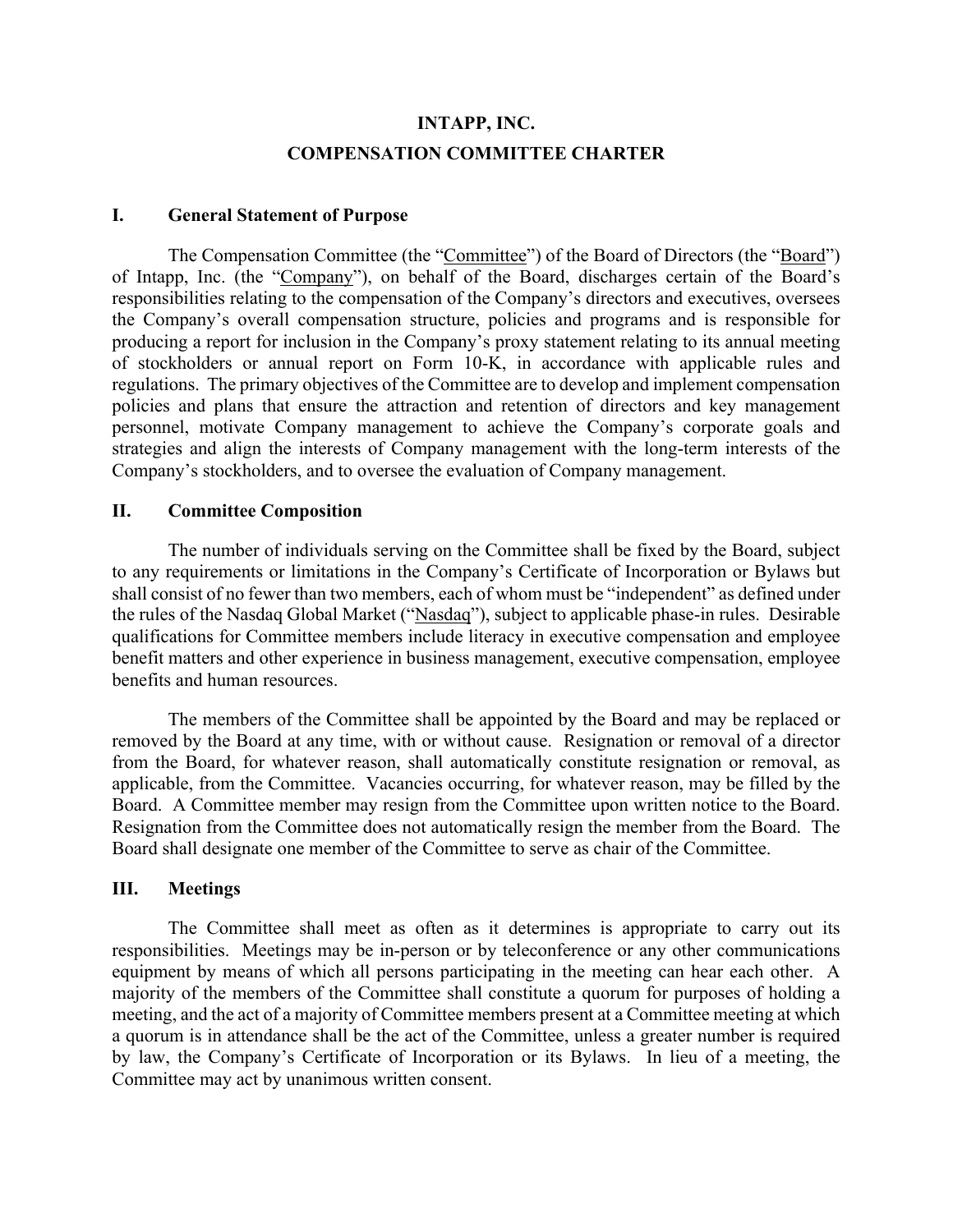The Committee chair, in consultation with the other members of the Committee and the Board, shall establish the agenda for each Committee meeting. Any Committee member may submit items to be included on the agenda. Committee members may also raise subjects that are not on the agenda at any meeting. The Committee chair or a majority of the Committee members may call a meeting of the Committee at any time.

The Committee shall maintain or cause to be maintained minutes of each meeting of the Committee and each written consent to action taken without a meeting reflecting the actions so authorized or taken by the Committee. A copy of the minutes of each meeting and all consents shall be placed in the Company's minute book.

#### **IV. Committee Activities**

## **A. Review of Charter**

• The Committee shall review and reassess the adequacy of this Charter annually and submit any proposed changes to the Board for approval.

#### **B. Processes and Procedures for Considering and Determining Director and Executive Compensation**

• The Committee shall develop and implement the Company's compensation policies and programs for Company executive officers and directors. The Committee shall review and reassess periodically, and where appropriate, make such recommendations to the Board as the Committee deems advisable with regard to, the Company's processes and procedures for the consideration and determination of director and executive compensation and review and discuss with Company management any description of such processes and procedures to be included in the Company's proxy statement or annual report on Form 10- K.

## **C. Committee Report**

- If such disclosure is required by the Company or if the Company elects to undertake such disclosure, the Committee shall review and discuss with Company management the "Compensation Discussion and Analysis" to be included in the Company's proxy statement or annual report on Form 10-K ("CD&A").
- If such disclosure is required by the Company or if the Company elects to undertake such disclosure, based on the Committee's review of and discussions with Company management regarding the CD&A, the Committee shall make a recommendation to the Board that the CD&A be included in the Company's proxy statement or annual report on Form 10-K.
- The Committee shall prepare the Compensation Committee Report to be included in the Company's proxy statement or annual report on Form 10-K in accordance with the applicable rules and regulations of the Securities and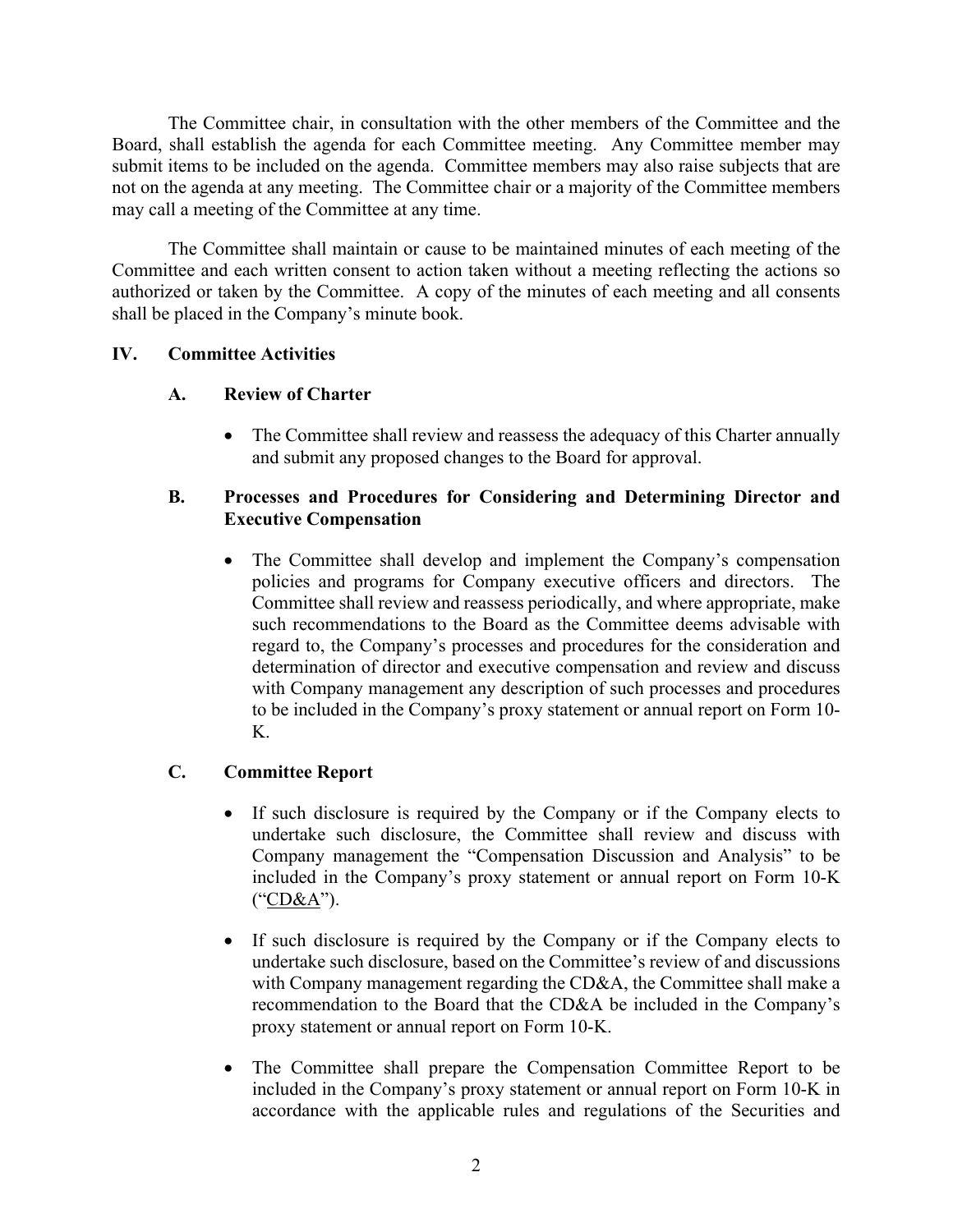Exchange Commission, Nasdaq and any other rules and regulations applicable to the Company.

# **D. Annual Performance Evaluation of the Committee**

• The Committee shall perform an annual performance evaluation of the Committee and report to the Board and the Nominating and Corporate Governance Committee on the results of such evaluation. The Committee shall conduct this evaluation in such manner as it deems appropriate.

# **E. Incentive-Compensation and Equity-Based Plans**

- The Committee shall make recommendations to the Board with respect to the approval, adoption and amendment of any cash-based incentive compensation plans in which any officer of the Company participates or will participate. The Committee shall also make recommendations to the Board with respect to the approval, adoption and amendment of any equity-based incentive compensation plans.
- The Committee shall review and make recommendations to the Board with respect to the approval of grants and awards under any cash- or equity-based incentive compensation plans to the Chair of the Board (the "Chair"), the Chief Executive Officer of the Company (the "CEO") and any other individuals who qualify as reporting persons under Section 16 of the Securities Exchange Act of 1934, as amended ("Section 16 Reporting Persons"), in each case consistent with the terms of such plans. The Committee may, in its discretion, establish and delegate the authority to approve grants and awards under any equity-based incentive compensation plans to Section 16 Reporting Persons to a separate committee consisting of two non-employee directors of the Company (the "Section 16 Committee").
- The Committee shall review and approve grants and awards under any equitybased incentive compensation plans to all other employees and service providers of the Company, and under any cash-based incentive compensation plans to all other officers of the Company who do not qualify as Section 16 Reporting Persons, in each case consistent with the terms of such plans, and may, in its discretion, take such actions in consultation with either or both of the Chair and the CEO.
- The Committee shall review and make such recommendations to the Board as the Committee deems advisable with respect to policies and procedures for the grants of any cash- or equity-based incentive compensation by the Company.

## **F. Evaluation of Management**

• The Committee shall oversee the annual evaluation of the Company's executive officers for the prior fiscal year.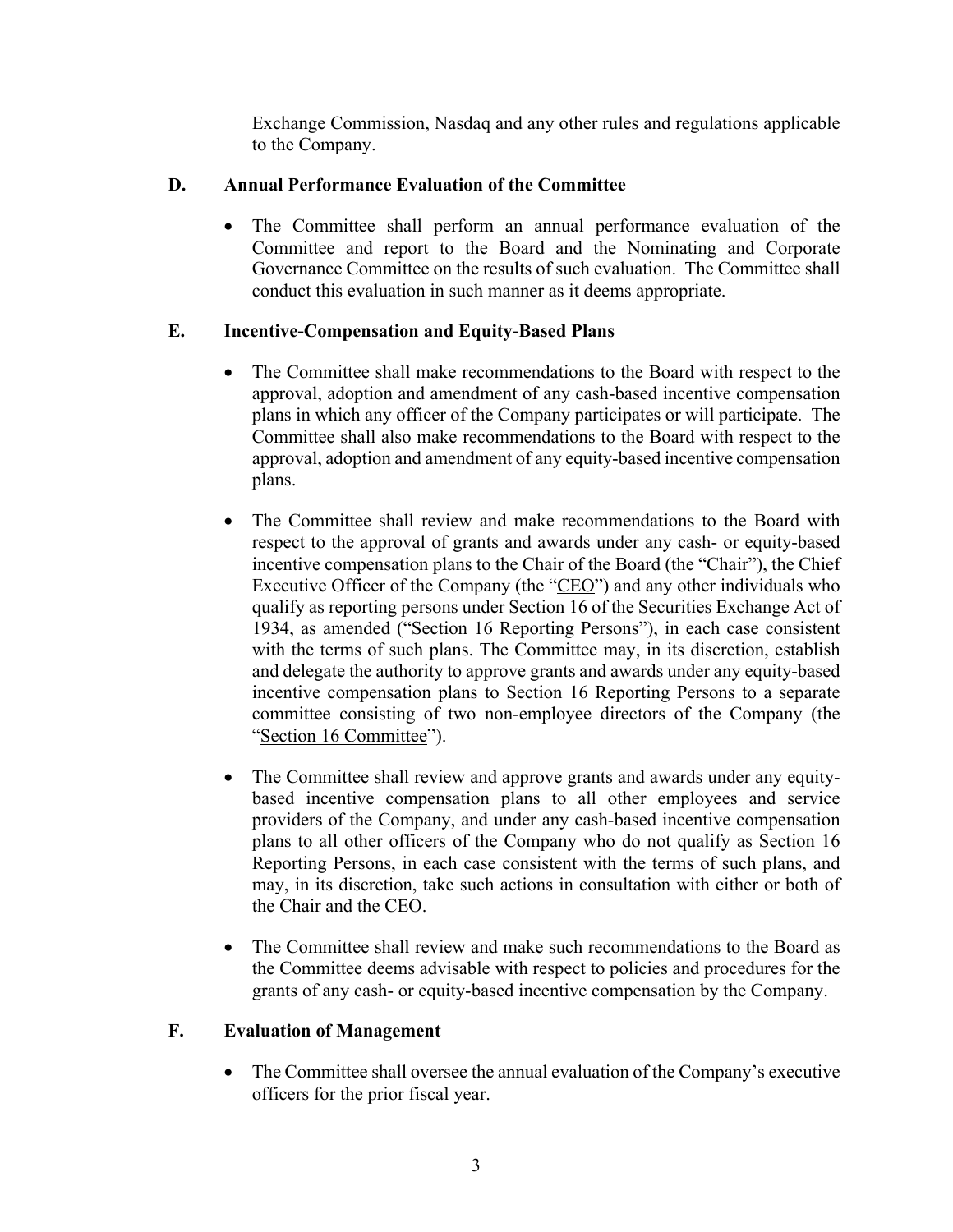## **G. Matters Related to Compensation of the Company's Chair and Chief Executive Officer**

- The Committee shall review and approve the corporate goals and objectives that may be relevant to the compensation of the Chair and the CEO.
- The Committee shall evaluate the overall performance of the Company, including the return to the Company's stockholders, in light of the goals and objectives set for the Company and determine and approve the Chair's compensation based on such evaluation.
- The Committee shall evaluate the CEO's performance in light of the goals and objectives set for the CEO and determine and approve the CEO's compensation based on such evaluation. In connection with determining any long-term incentive compensation component of the CEO's total compensation, the Committee should consider the Company's performance and relative stockholder return, the value of similar incentive awards to CEOs at comparable companies and any awards given to the CEO in past years.
- The Committee shall periodically review the aggregate amount of compensation being paid or potentially payable to the Chair and the CEO.
- Neither the Chair nor the CEO may be present during voting or deliberations concerning their respective compensation.

## **H. Matters Related to Compensation of the Officers Other Than the Company's Chair and Chief Executive Officer**

- The Committee shall review and approve, at least annually, corporate goals and objectives relevant to the compensation of the officers of the Company other than the Chair and the CEO. The Committee shall evaluate the performance of such officers in light of such corporate goals and objectives and set compensation levels for such officers based on those evaluations and any other factors as it deems appropriate; for purposes hereof, the term "officer" has the meaning set forth in Section 16 of the Exchange Act and Rule 16a-1 promulgated thereunder.
- The Committee shall review, at least annually, the aggregate amount of compensation being paid or potentially payable to the Company's officers.

## **I. Regulatory Compliance**

• The Committee shall, in consultation with appropriate officers of the Company, oversee regulatory compliance with respect to compensation matters, including overseeing any compensation programs intended to preserve tax deductibility.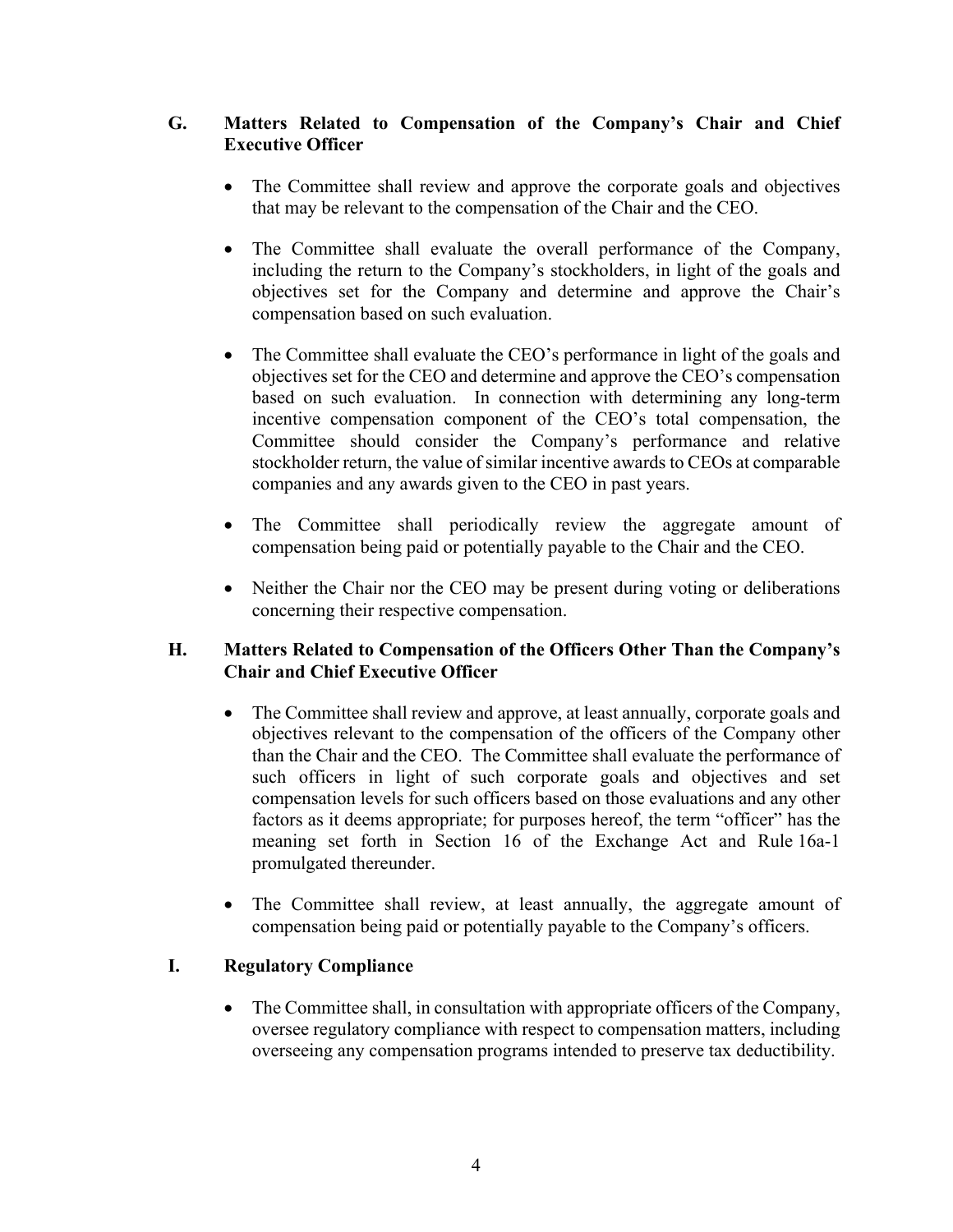#### **J. Employment and Severance Arrangements**

The Committee shall review and approve any proposed employment agreement with, and any proposed severance or retention plans or agreements applicable to, any executive officer of the Company as defined under Rule 3b-7 of the Securities Exchange Act of 1934, as amended. The Committee shall have the ability to adopt such agreements, plans or arrangements, and, once adopted, amend and terminate such agreements, plans or arrangements in accordance with their respective terms. The Committee shall review and approve any severance or other termination payments proposed to be made to any executive officer of the Company.

## **K. Talent Development**

• The Committee shall advise and assist the Board and the CEO in connection with talent development, including reviewing open roles, future talent needs and the Company's recruitment, development and retention strategies.

# **L. Clawback Policy**

The Committee may prepare, administer and periodically review a clawback policy with respect to the incentive compensation that is approved, awarded or granted to the officers of the Company.

## **V. Additional Committee Authority**

The Committee is authorized, on behalf of the Board, to do any of the following, as the Committee deems necessary or appropriate in its discretion:

## **A. Matters Related to Compensation of the Company's Directors**

• The Committee shall annually review and make such recommendations to the Board as the Committee deems advisable with regard to the compensation of the directors of the Company, including any grants or awards under any cashor equity-based incentive compensation plans, or, with respect to such grants or awards under any equity-based incentive compensation plans, may delegate such review and recommendations to the Section 16 Committee. The Committee shall consider the compensation of directors of other comparable companies and such other factors as the Committee may deem appropriate in making its recommendations regarding such compensation.

# **B. Matters Related to Compensation Consulting Firms or Other Outside Advisors**

• The Committee may retain or obtain the advice of compensation consultants, legal counsel and/or other advisers; provided, however, that: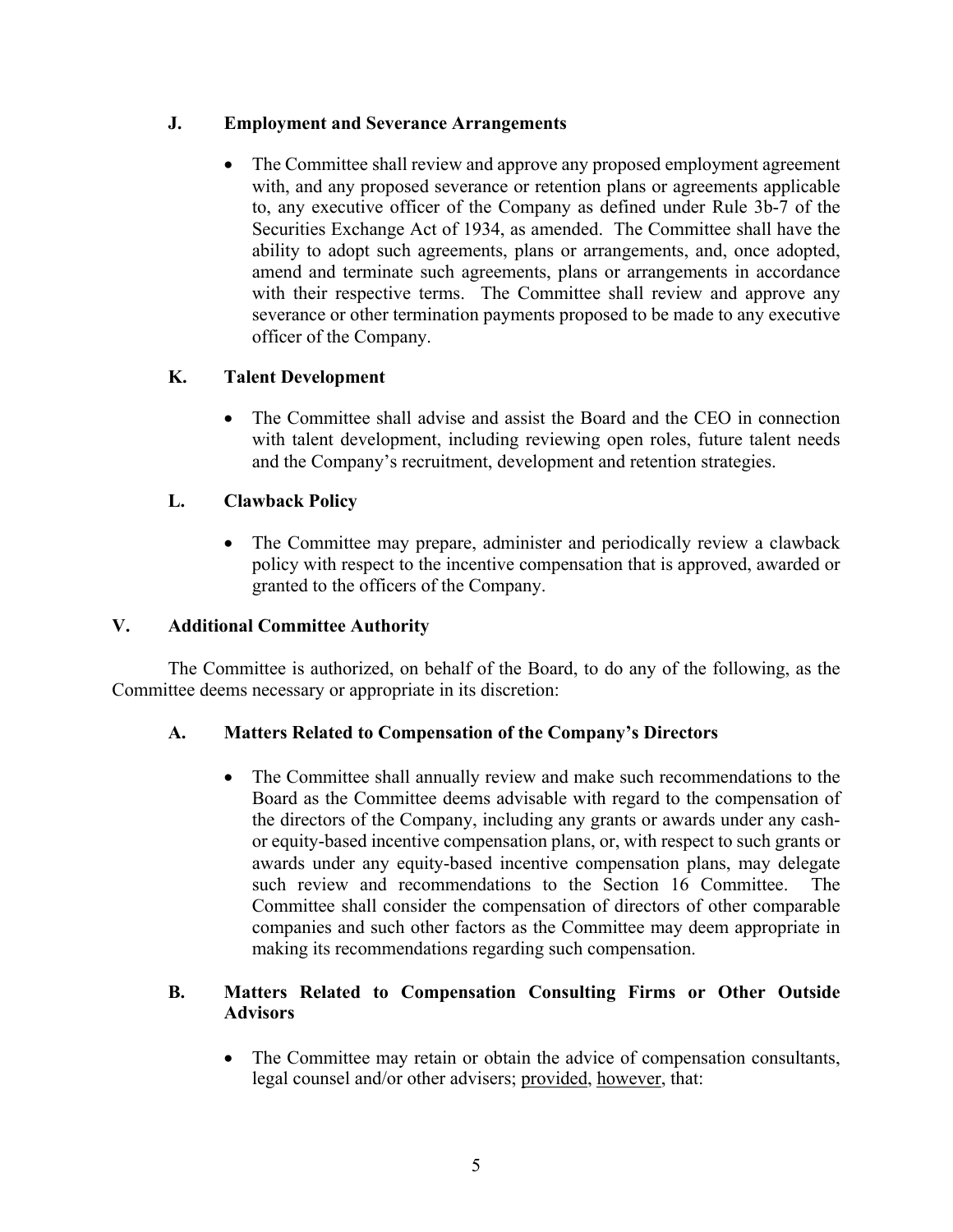- o The Committee is authorized to, and must, have direct responsibility for the appointment, compensation and oversight of the work of any compensation consultant, legal counsel or other adviser retained by the Committee, and the Company must provide for appropriate funding, as determined by the Committee, for payment of reasonable compensation to any such compensation consultant, legal counsel or other adviser; and
- o Before any compensation consultant, legal counsel or other adviser (other than (1) in-house legal counsel or (2) any compensation consultant, legal counsel or other adviser whose role is limited to the following activities for which no disclosure would be required under Item 407(e)(3)(iii) of Regulation S-K: (i) consulting on any broad-based plan that does not discriminate in scope, terms, or operation, in favor of executive officers or directors of the Company, and that is available generally to all salaried employees, or (ii) providing information that either is not customized for a particular company or that is customized based on parameters that are not developed by the compensation consultant, legal counsel or other adviser and about which the compensation consultant, legal counsel or other adviser does not provide advice) is selected by, or provides advice to, the Committee, the Committee shall take into consideration the following factors:
	- The provision of other services to the Company by the person that employs the compensation consultant, legal counsel or other adviser;
	- The amount of fees received from the Company by the person that employs the compensation consultant, legal counsel or other adviser, as a percentage of the total revenue of the person that employs the compensation consultant, legal counsel or other adviser;
	- The policies and procedures of the person that employs the compensation consultant, legal counsel or other adviser that are designed to prevent conflicts of interest;
	- § Any business or personal relationship of the compensation consultant, legal counsel or other adviser with a member of the Committee;
	- Any stock of the Company owned by the compensation consultant, legal counsel or other adviser; and
	- § Any business or personal relationship of the compensation consultant, legal counsel, other adviser or the person employing the adviser with an executive officer of the Company.
	- The Committee shall prohibit the Company from engaging a compensation consultant engaged by the Committee, or an affiliate of any such compensation consultant, to provide any